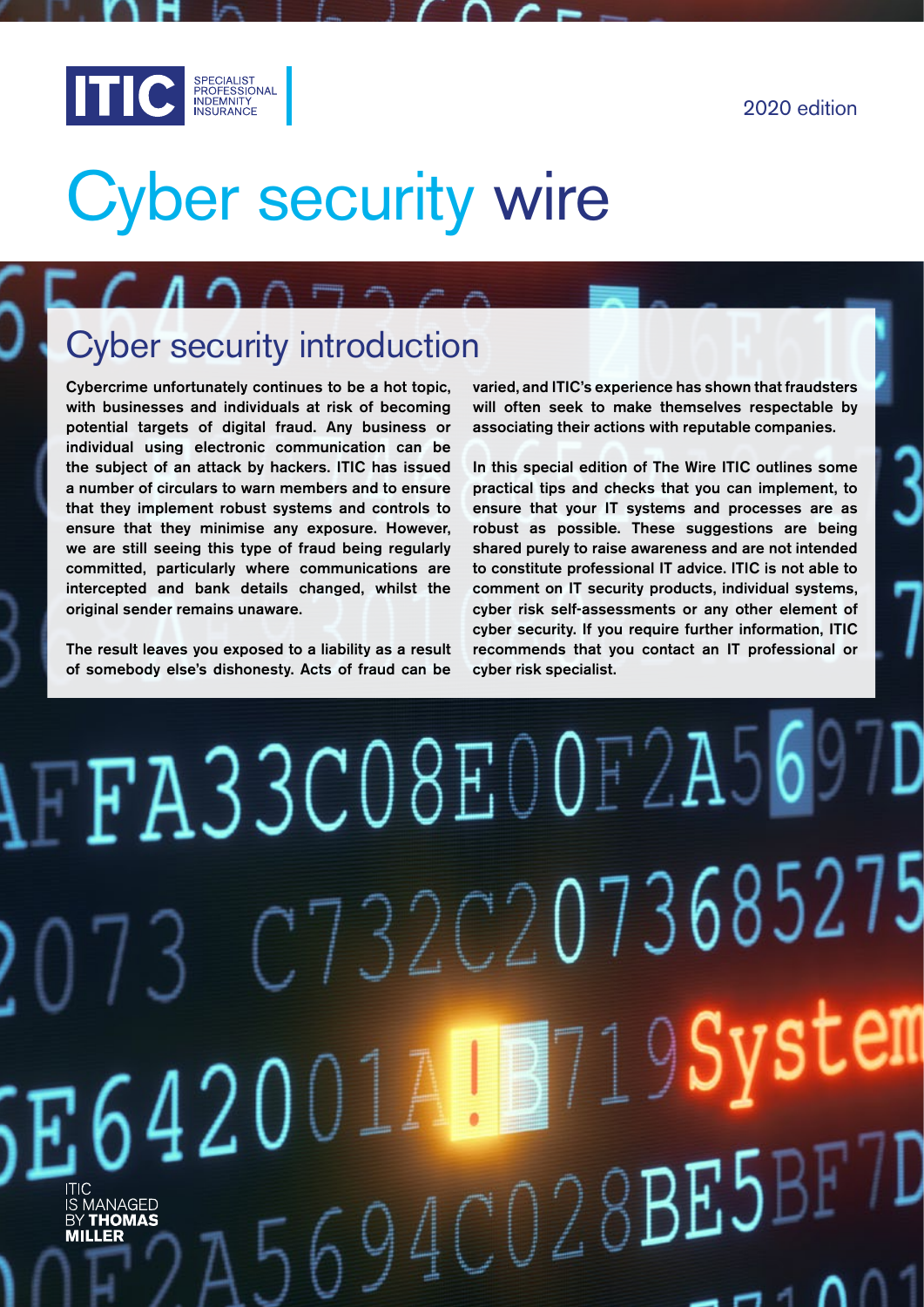# Social engineering / bank mandate fraud

Bank mandate fraud is when a third party tricks you into sending a payment to a bogus account by impersonating the genuine organisation or individual. This is also known as "social engineering" and "payment diversion fraud".

Sometimes these e-mail scams appear to be an internal request to make a payment; this is known as CEO fraud. In these cases a spoof e-mail is sent from a fraudster, purporting to be the CEO or a company director, to a member of the finance team insisting that an urgent payment transfer is needed for some reason. The member of staff, believing that the message is genuine, does as instructed only to discover later that they have sent funds to a fraudster.

ANY e-mail received from a third party regarding a change to bank details – or setting up new bank details if it is new supplier/payee etc. should be treated with suspicion and checks should be made to ensure that the request is genuine. Fraudulent e-mail addresses

are often very similar to the genuine address (perhaps a letter missing or a different top level domain name (i.e. ".com" instead of ".com.sg") making such spoof e-mails hard to spot. ITIC advises that you use the telephone to call the supplier/client and check that they really have changed their bank account. Never seek confirmation of this change to bank account information via e-mail, or by using the phone number provided in the e-mail, as you may end up corresponding with the fraudster.

ITIC have heard of mandate frauds involving cash to master movements, freight payments, supplier invoices and even payment of their insurance premium. Ensure that all staff, not just the finance team, are aware of these types of e-mail fraud.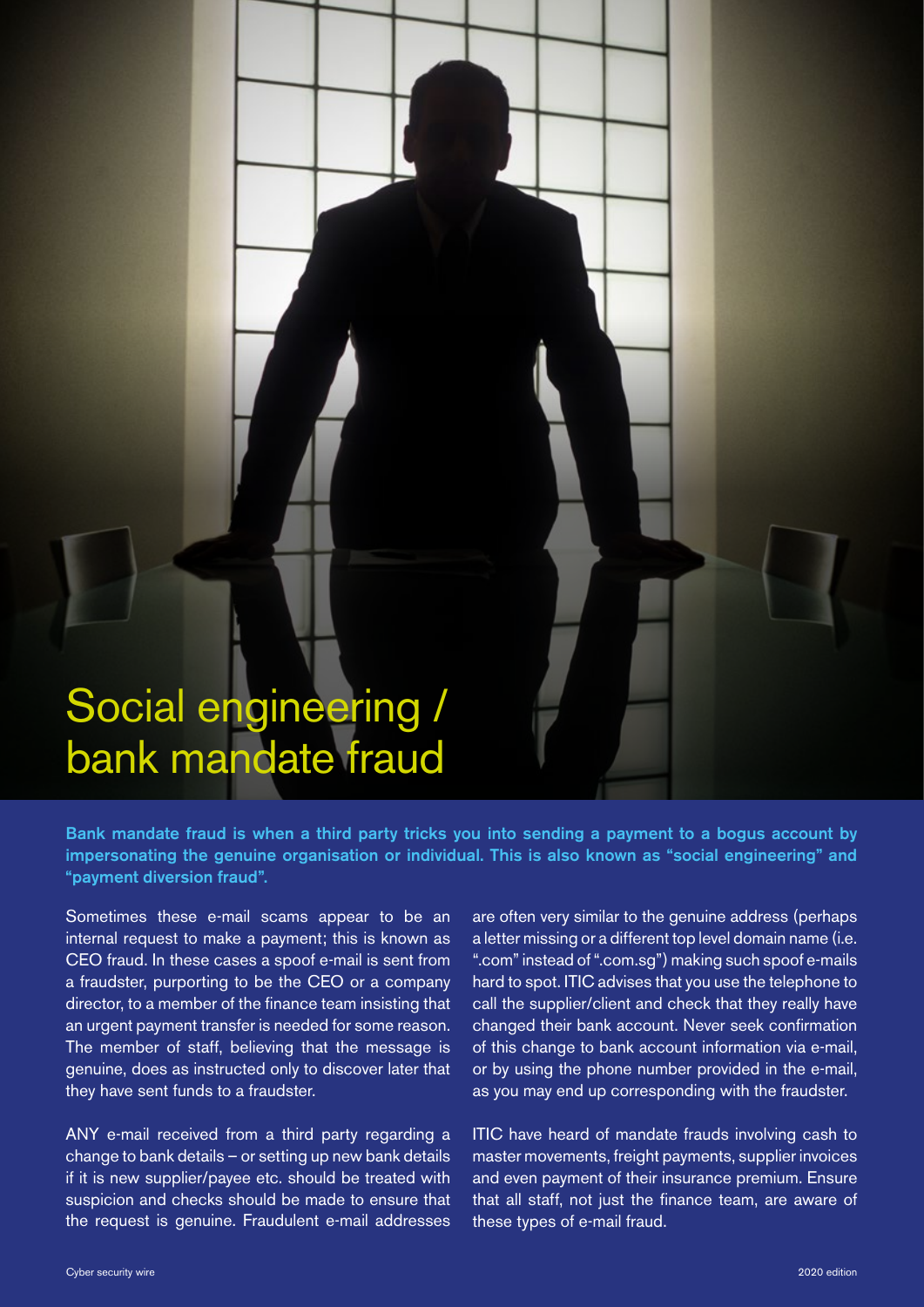#### Internet security – the basics

Antivirus software… Use it and keep it up to date! Use a firewall – Windows has a firewall built in and most antivirus packages also include one.

Keep your system up to date - Not just anti-virus and firewall software, but the system in general. Developers regularly issue updates/patches/fixes. These updates could be released because the developer has discovered a security weakness in their product and should not be ignored. If you are prompted to download an update then you should!

## Staff education

Make sure that ALL of your staff are aware of the dangers of clicking links and/ or opening attachments from senders that are not known to them. It could be an attempt to install malware onto your computer network. The malware may be recording keystrokes so that the hacker can learn usernames and passwords for systems, or it may contain ransomware or other nasty payload.

Consider running a phishing simulator within your organisation – this is a method of testing staff security awareness. The simulator sends an e-mail similar to a malicious one with either an e-mail attachment, a link to a website or request for personal credentials and reports the results of how the staff responded to the e-mail. If the results contain a high number of fails (i.e. opened the attachment/ followed the link or provided their credentials) then additional staff training is clearly necessary.



#### Passwords

Make sure staff do not leave their usernames and passwords on post-it notes on the side of their screen (or in the back page of their notebook!).

If your staff use portable devices (laptops, tablet and phones) which have access to either your work system or e-mail then make sure that they have the password or pin code lock on that device enabled.

Don't use the same password for everything. Try to use complicated passwords such as the name of your favourite film or lyrics from a song. Passwords should be something easy for you to remember but hard for a hacker to guess. Brute force password crackers are readily available on the internet…it doesn't take a mathematician to work out that a computer program could try every single combination of an 8 letter password quicker than it would to crack a 20+ character phrase based password that contains numbers, capitals and special characters.

Consider using a password manager. This is a secure app that stores your credentials and can sync them across multiple devices.

NEVER use "password" as a password. Don't tell anyone else your password.